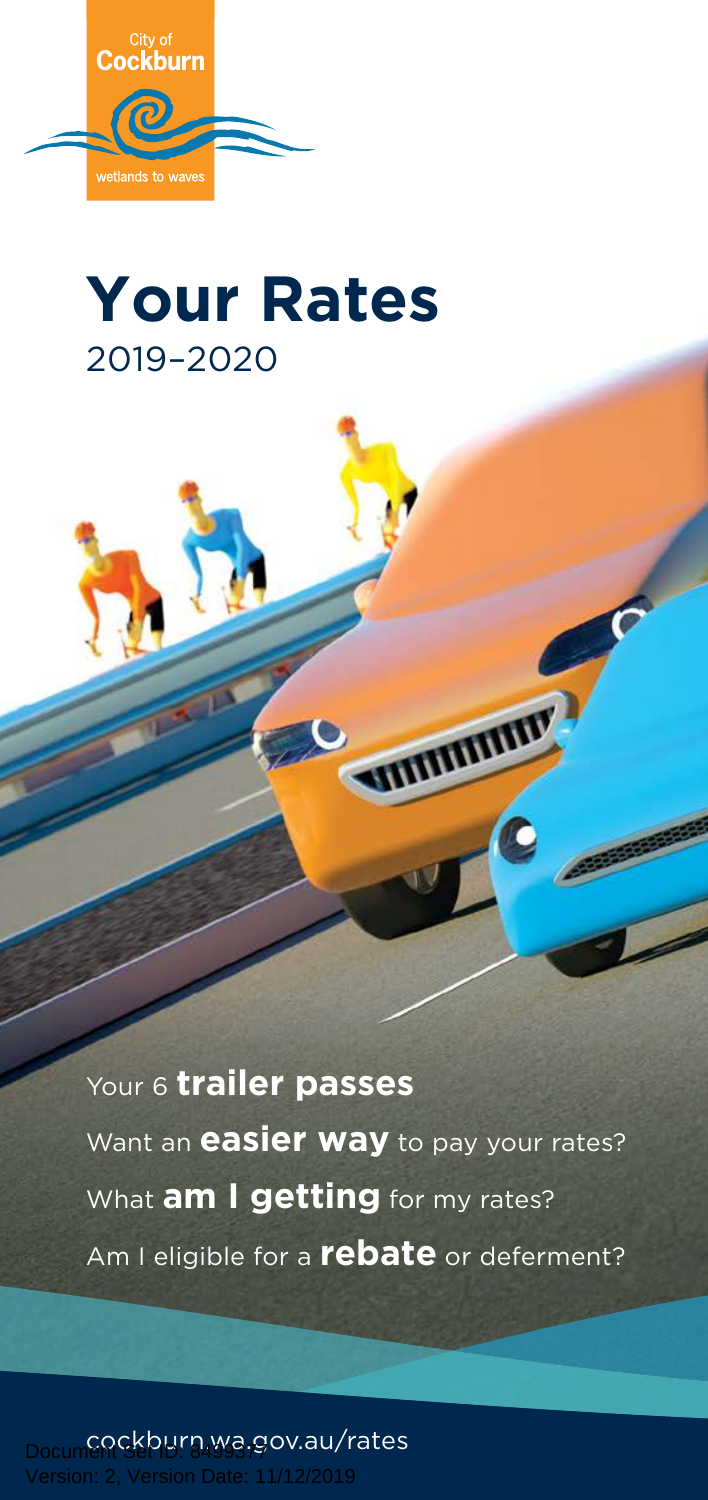# What's being done about traffic congestion?

As Cockburn's population continues to grow with a forecast increase of 24.5 per cent by 2030, the City continues to spend the greatest amount of your rates on roads, footpaths, cycleways, drains and sumps.

We understand that traffic congestion is frustrating although we are working with all levels of government to alleviate the congestion. We do however encourage our community to cycle or walk wherever possible. This is the only sustainable, long term solution to alleviate traffic congestion.

#### **Cockburn Central** – to improve traffic flow:

| Armadale Road duplication LATE 2019         |
|---------------------------------------------|
| $\vdash$ New Armadale Road Bridge LATE 2021 |
|                                             |

**Berrigan Drive** – to reduce congestion getting on and off the freeway:

- **L** Kwinana Freeway widening....................EARLY 2020
	- Jandakot Road (in part) duplication .....LATE 2021
	- Karel Avenue (in part) duplication........LATE 2020

#### **Other projects**

- New Thornlie to Cockburn rail link
- Smart Freeways (Kwinana Northbound)
- Growing network of walking and bike paths/roads.

**North Lake Rd**

**Central A** 

Find out more about what's being done at **cockburn.wa.gov.au/traffic**

This document is available in **altersative formats upon request** Version: 2, Version Date: 11/12/2019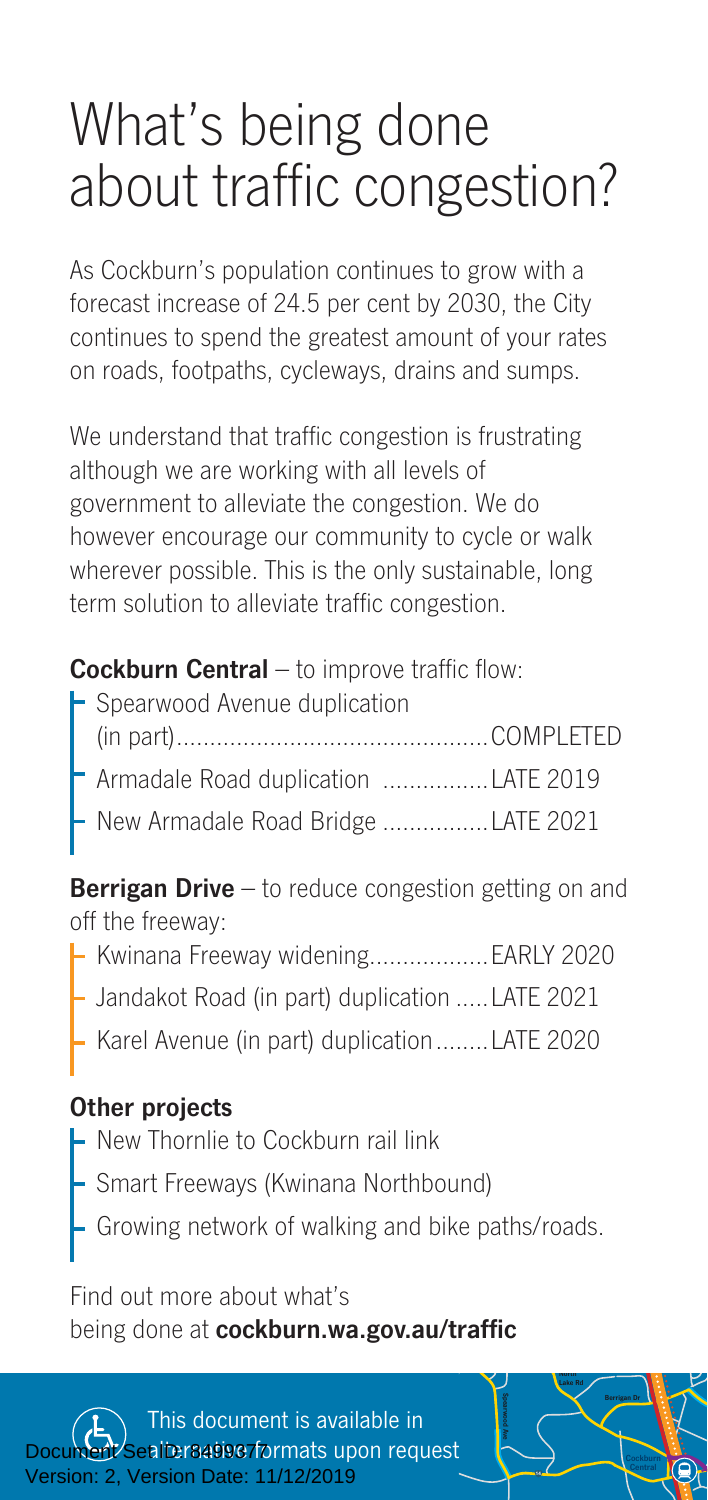# Budget Highlights 2019–20

| <b>Highlights</b>    |                                                                          | \$ million     |
|----------------------|--------------------------------------------------------------------------|----------------|
|                      | Jandakot Road duplication<br>(Stage 1 Berrigan Drive to<br>Solomon Road) | 7.6            |
|                      | Between Verde Drive<br>and Prinsep Drive - road<br>construction          | 6              |
| (票)                  | <b>Wetlands Education Centre</b>                                         | 5              |
|                      | Karel Avenue upgrade<br>(Berrigan Drive to<br>Farrington Road)           | $\overline{2}$ |
| (高)                  | Road resurfacing                                                         | 1.7            |
| $Q_{\rm m}$          | <b>Frankland Park Recreation</b><br>Centre & Oval - design               | 1.5            |
| $\bullet$            | Footpaths and cycleways                                                  | 1.4            |
| æ                    | Drainage                                                                 | 1.3            |
|                      | Malabar Park - BMX<br><b>Facility</b>                                    | 1.1            |
| $\blacktriangledown$ | Streetscape renewal and<br>street tree planting                          | 0.8            |
|                      | Coogee Beach Master<br>Plan - landscape works                            | 0.5            |
|                      | <b>CCTV</b>                                                              | 0.4            |
| æ                    | Calleya Estate Treeby<br><b>Community Centre</b>                         | 0.4            |

Document Set ID: 8499377<br>Version: 2, Version Date: 11/12/2019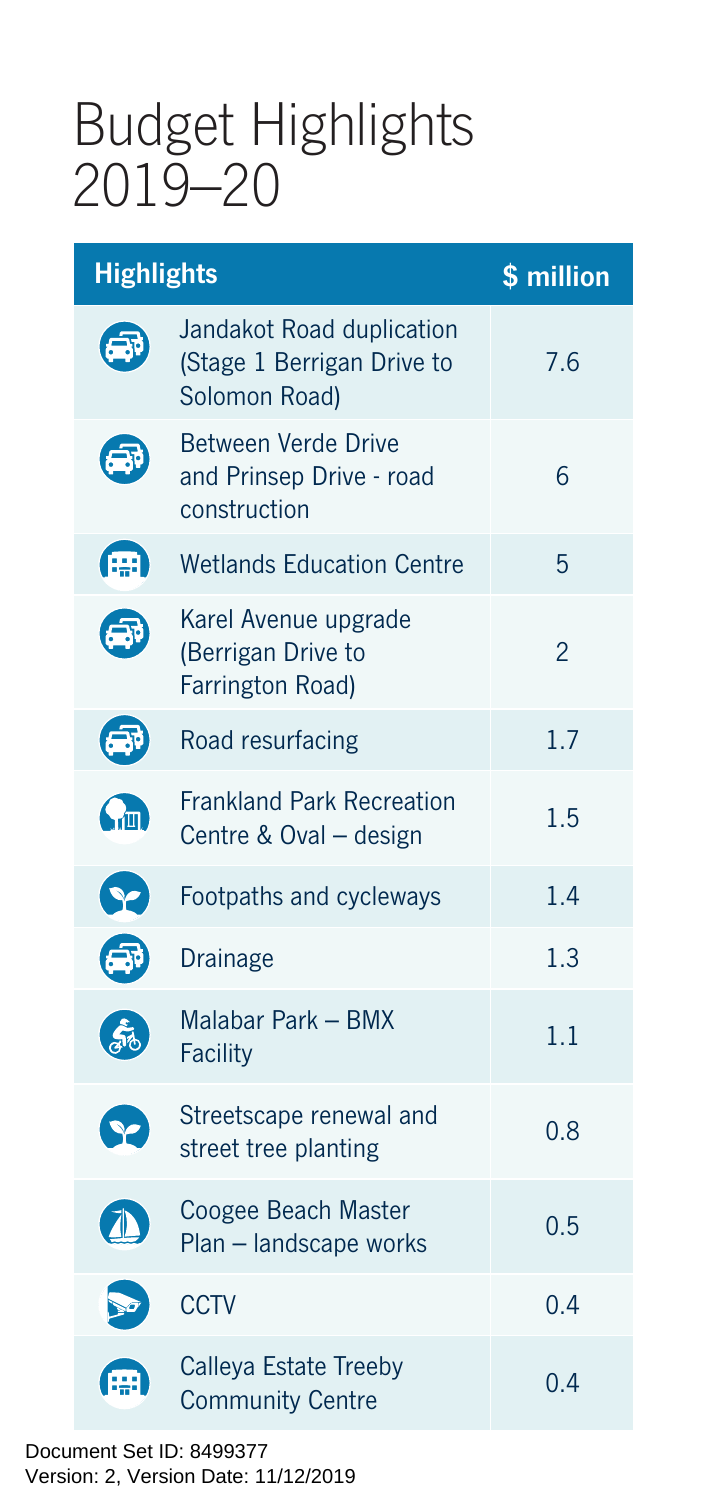

#### **Dear Ratepayer,**

**The City of Cockburn's 2019-20 budget has been adopted by Council, with a rate rise of 1.9 per cent, the same as last year and slightly less than the estimated average metropolitan increase of 2.1 per cent. The rate increase reflects current economic challenges and the low inflation environment.**

2019-20 will also be the eleventh consecutive year that the City will deliver an operating surplus result, a primary indicator of financial health and performance.

For the first year, community resident and business groups were invited to submit up to five projects for consideration in the City's 2019-20 budget process and 19 projects valued at \$357,000 have been included in the budget.

In May, residents were asked to provide feedback on the draft capital works budget for 2019-20 and total spending of \$43M+ is now planned, including \$22M+ on roads, drainage and footpaths.

Rates collected this year will total \$107.68M with a capital budget of \$45.8M (including loan repayments). Details of proposed expenditure can be found on the following pages. Again substantial funds will be invested in sustainability initiatives to meet the needs of current and future generations by integrating environmental protection, social advancement and economic prosperity.

The City will continue its SmartRates initiative after a successful launch in 2017, and anticipates an increase in the number of ratepayers who currently choose either weekly or fortnightly direct debit payment options, allowing greater convenience and assisting affordability.

#### **His Worship the Mayor Logan K. Howlett, JP**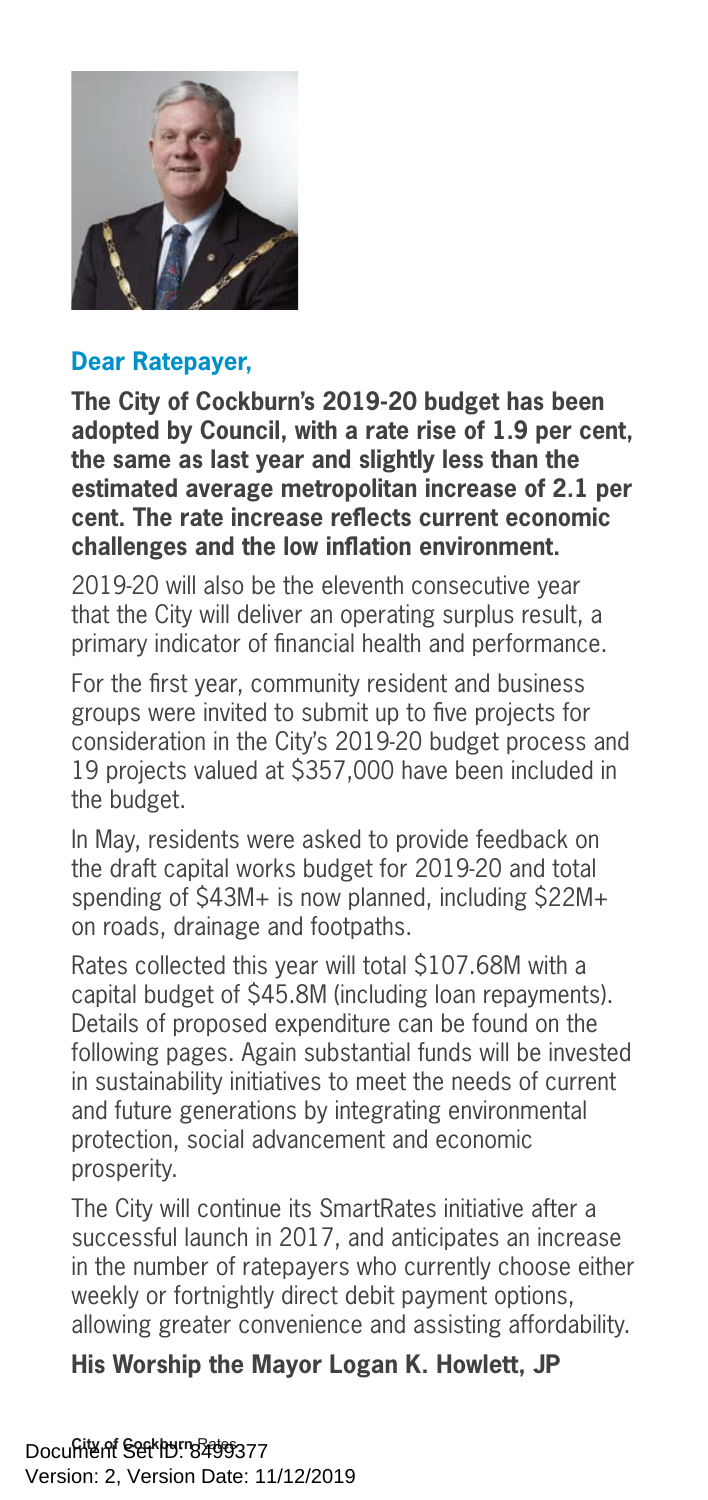# **Contents**

| What are my rates used for? 6                                                |  |
|------------------------------------------------------------------------------|--|
|                                                                              |  |
|                                                                              |  |
|                                                                              |  |
|                                                                              |  |
|                                                                              |  |
|                                                                              |  |
|                                                                              |  |
| Emergency Services Levy 11                                                   |  |
|                                                                              |  |
|                                                                              |  |
| Am I eligible for a rebate or deferment?  12                                 |  |
| What rebates and deferments are available? 12                                |  |
|                                                                              |  |
| How do I register for a rebate? 13                                           |  |
| What if my circumstances change?  13<br>Improve your home security  14       |  |
|                                                                              |  |
|                                                                              |  |
| What's happening in Cockburn? 16<br><b>Objects &amp; Reasons for 2019-20</b> |  |

# **SmartRates**

#### SmartRates makes it **easier to manage and pay your rates**:

- Smaller, more regular and manageable payments
- Weekly or fortnightly payments
- LESS administration fees
- Never forget due dates with continuous direct debit. Find out more at **cockburn.wa.gov.au/SmartRates**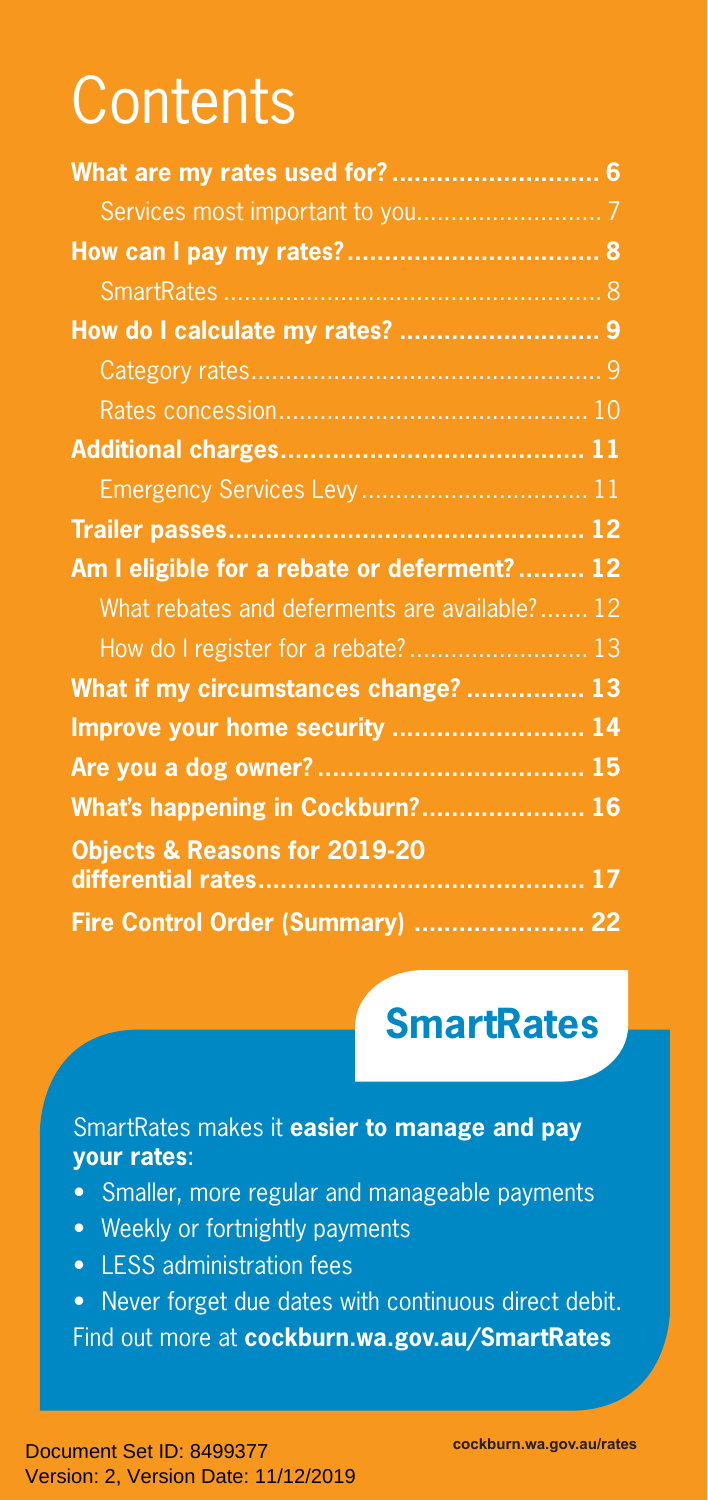#### What are my rates used for?

The City uses rates to fund a range of essential services, with the following funds (percentage of total spend) allocated for 2019-20.

#### **Funds allocated for 2019-20 (% of total spend)**

| <b>Built environment</b> |                                                  | ℅             |
|--------------------------|--------------------------------------------------|---------------|
| $\sqrt{N}$               | Roads, footpaths, cycleways,<br>drains & sumps   | $\frac{1}{2}$ |
| $\mathbb{P}^1$           | Parks, infrastructure & streetscapes             | 16            |
|                          | Land development, planning<br>& building permits | h             |
| <b>Pap</b>               | Buildings, fleet & plant                         | $\mathcal{B}$ |
|                          |                                                  |               |

#### **Waste collection**

|  | Waste collection & disposal | 15 |
|--|-----------------------------|----|
|--|-----------------------------|----|

#### **People**

|                         | Recreation, sport & leisure                                                    | 13            |
|-------------------------|--------------------------------------------------------------------------------|---------------|
| $\mathring{\mathbb{M}}$ | Community development – child care,<br>youth, family, aged, disabled & seniors | 11            |
|                         | Governance                                                                     |               |
|                         | Libraries                                                                      |               |
| $\alpha$                | <b>Safety</b>                                                                  |               |
| ိူဂူ                    | Health – people & environment                                                  | $\mathcal{P}$ |
|                         | Arts, culture & events                                                         |               |

#### **Other**

| $rac{1}{1000}$<br>000 | Administration |  |
|-----------------------|----------------|--|
|-----------------------|----------------|--|

#### **TOTAL FUNDS ALLOCATED FOR 2019-20 \$151.31M**

*Note: Some of these services receive income (fees, grants etc) which are not accounted for in the figures used here.*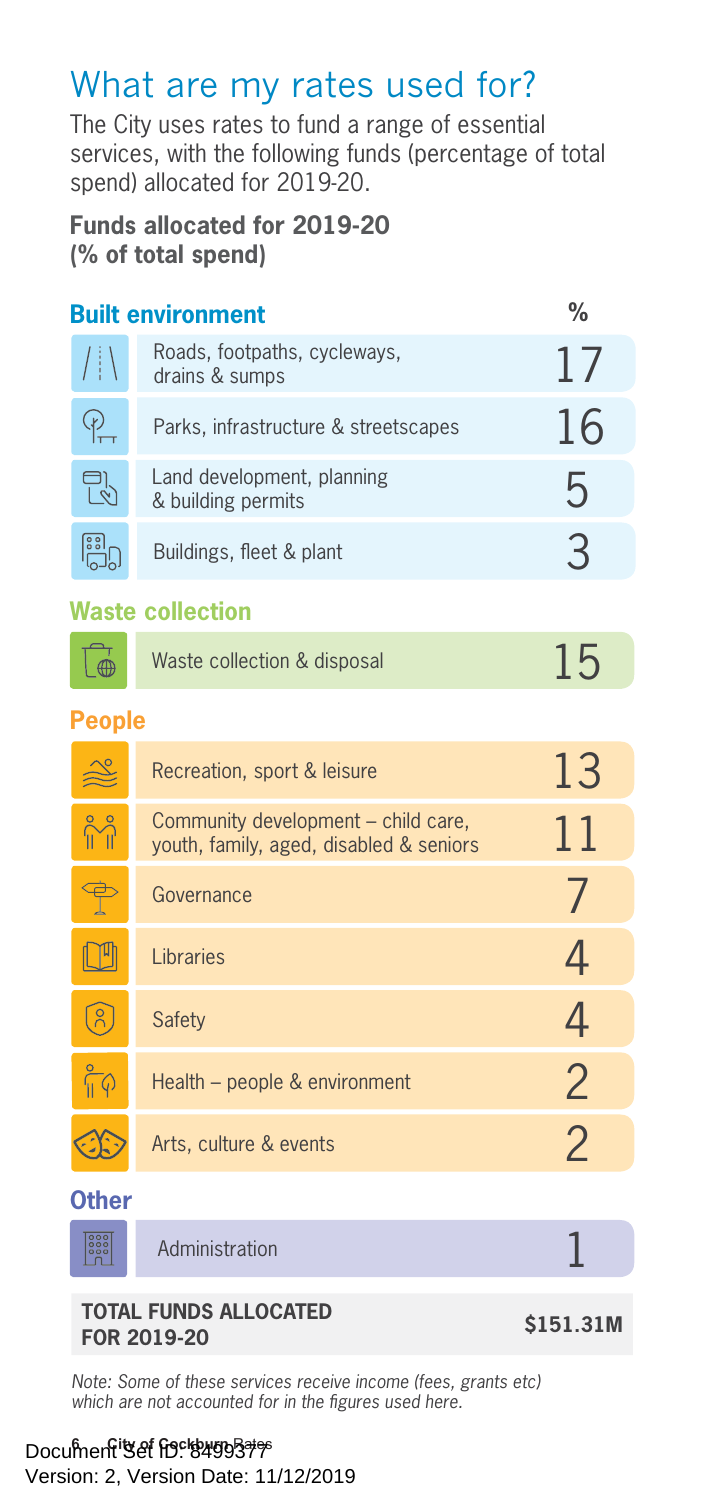Throughout any given year we conduct a variety of community consultation forums to ask what services are most important to you. This feedback is incorporated into our plans and subsequent provision of community services.

Below are the services that you have told us are most important to you.





*Source: City of Cockburn Community Scorecard 2019*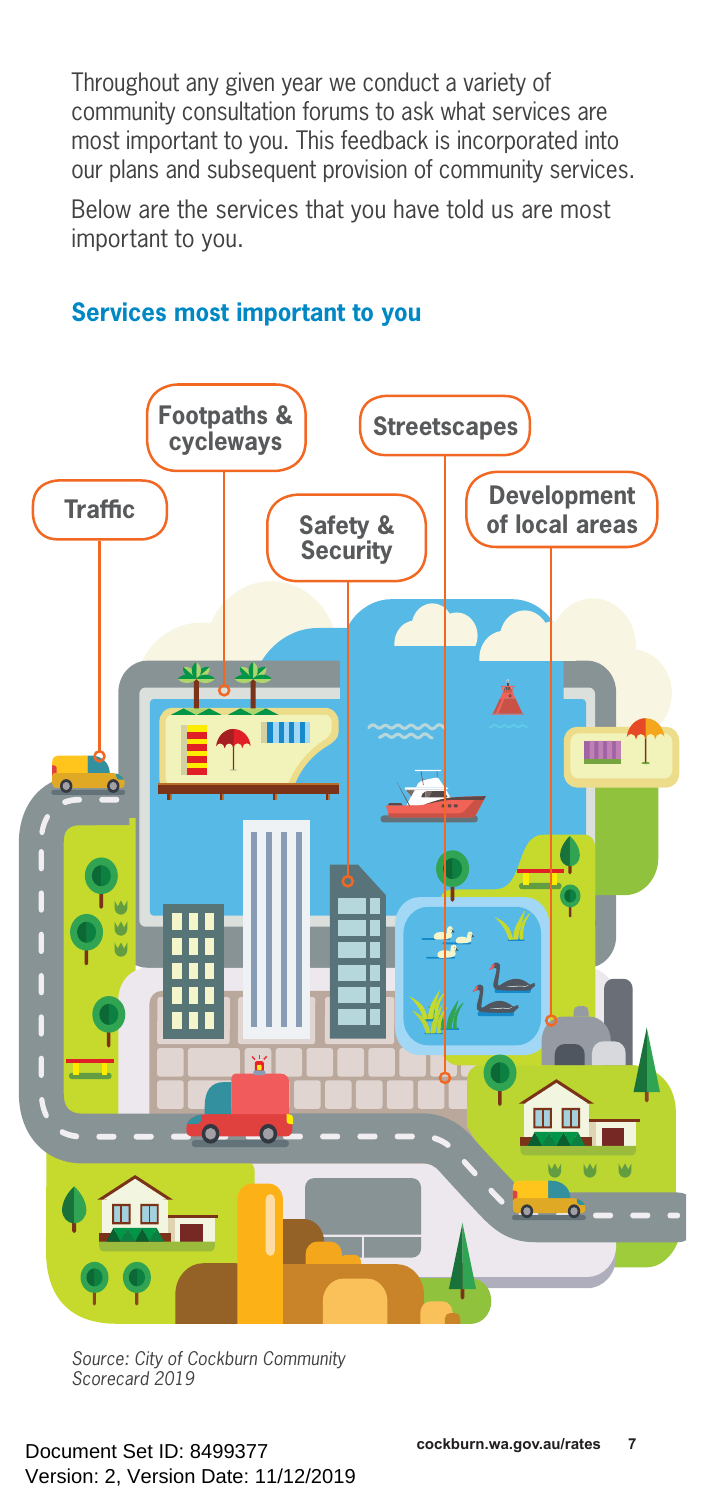#### How can I pay my rates?

Rates can be paid in full by 23 August 2019 or in instalments DUE on the following dates:

4th instalment 6 March 2020

1st instalment 23 August 2019<br>2nd instalment 25 October 2019 25 October 2019 3rd instalment 3 January 2020



Sign up to **eRates** and receive your rates by EMAIL – less paper, less manual filing and no more lost or forgotten notices!

Sign up at **cockburn.wa.gov/erates**

#### **SmartRates**

SmartRates makes it easier for households to manage their rate payments throughout the year by allowing weekly or fortnightly payments. You have the option of making 22 or 43 payments from 23 August 2019 to 12 June 2020.

SmartRates also means less administration fees, and the direct debit continues year after year, meaning you don't have to remember to pay by a certain time – it's that easy!

To pay your rates, please refer to the payment options stated on your rates notice. You can set up direct debit from a savings or cheque account to manage these payments.

Ratepayers experiencing genuine hardship can contact the City to discuss and implement other alternative payment arrangements.

#### **Reminder**

Payments will automatically continue for ratepayers who signed up for SmartRates in the 2018-19 financial year, unless the City is notified in writing before the 21 August 2019.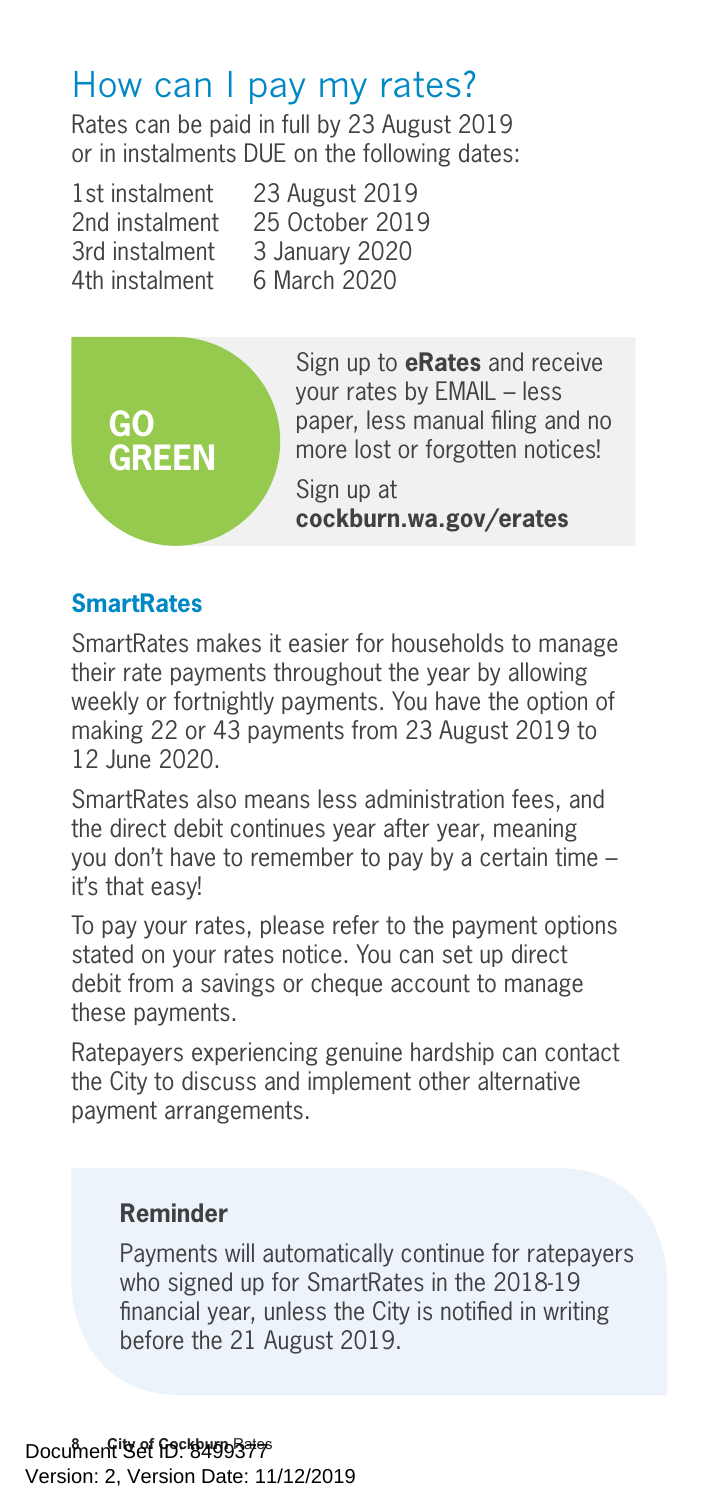### How do I calculate my rates?

| Rates $\zeta$ = GRV OR UV x Category Rate<br>- any Rates Concessions<br>(for single improved residential only) |                                                           |  |
|----------------------------------------------------------------------------------------------------------------|-----------------------------------------------------------|--|
| $GRV =$                                                                                                        | Your property's estimated<br>YEARLY RENTAL INCOME         |  |
| $UV =$                                                                                                         | Your property's estimated<br>LAND VALUE (no improvements) |  |

Property values are based on either the Gross Rental Valuation (GRV) or the Unimproved Value (UV). GRV is the most common valuation method in the City of Cockburn as UV is mainly used for rural land uses including farms, market gardens, nurseries and turf farms to name a few.

Your property's GRV or UV is stated on your rates notice at the top right hand corner and is supplied to the City by the Valuer General through Landgate.

#### **Category rates**

| <b>Category</b>                                                                             | <b>Rate</b><br>$\mathsf{S}$ | <b>Minimum</b><br>amount $(S)$ |   |
|---------------------------------------------------------------------------------------------|-----------------------------|--------------------------------|---|
| <b>Gross Rental Value (GRV)</b>                                                             |                             |                                |   |
| Improved Residential                                                                        | 0.07600                     | 1,353                          |   |
| <b>Improved Commercial</b><br>& Industrial                                                  | 0.07978                     | 786                            |   |
| Improved Commercial -<br>Caravan Park                                                       | 0.11081                     | 786                            |   |
| Vacant                                                                                      | 0.08993                     | 755                            |   |
| <b>Unimproved Value (UV)</b>                                                                |                             |                                |   |
| Rural General                                                                               | 0.00268                     | 958                            |   |
| Rural Vacant Land                                                                           | 0.00413                     | 958                            |   |
| <b>Other</b>                                                                                |                             |                                |   |
| Specified Area -<br>Port Coogee, Port<br>Coogee Waterways<br>& Cockburn Coast               | 0.012678                    | N/A                            |   |
| Bibra Lake Sewer Stage 1                                                                    | 0.020204                    | N/A                            |   |
| A minimum payment amount applies to each category rate,<br>except for specified area rates. |                             |                                |   |
| Document Set ID: 8499377                                                                    |                             | cockburn.wa.gov.au/rates       | 9 |

Version: 2, Version Date: 11/12/2019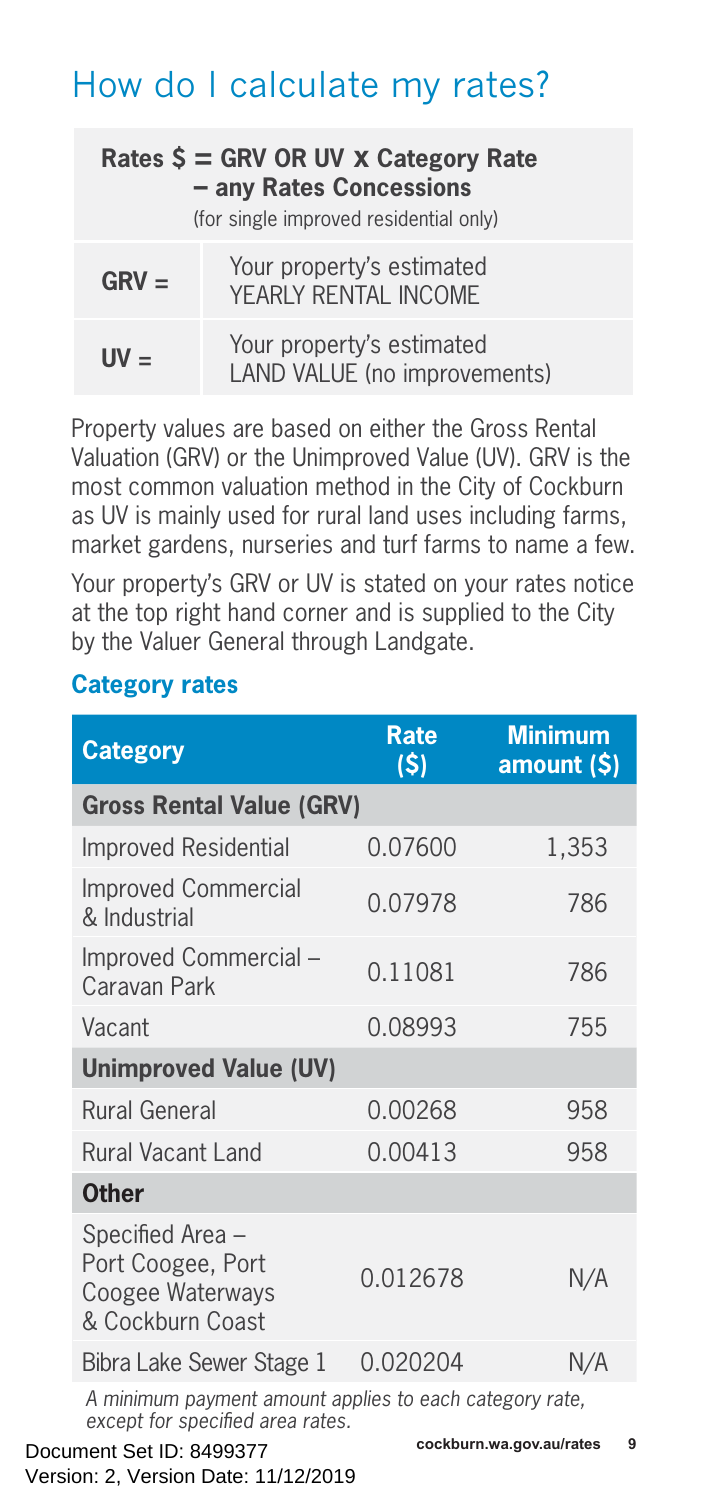#### **Rates concession**

You are eligible for a rates concession if you have a single dwelling under the 'Improved Residential' property category and your property's GRV value is above the adopted concession threshold of \$20,690. The concession ensures that the yearly rates increase for each single improved residential property doesn't exceed the percentage set by Council in its annual budget. This is necessary as waste and security charges were previously incorporated into general rates.

The concession is calculated using a rate of \$0.02815 multiplied by the amount of GRV your property is over the threshold.

| <b>Example: Single Residential</b><br>Property with a GRV of \$25,000                          | S          |
|------------------------------------------------------------------------------------------------|------------|
| Property's GRV (stated on rates notice)                                                        | 25,000     |
| Improved Residential category<br>$\mathbf{x}$<br>rate                                          | 0.07600    |
| $=$ Rates Payable (does not include any<br>other charges/levies applicable to the<br>property) | 1,900      |
| $-$ Concession<br>(see calculation below)                                                      | 121.33     |
|                                                                                                | \$1,778.67 |
|                                                                                                |            |
|                                                                                                |            |
| <b>Concession Calculation</b>                                                                  | \$         |
| Property's GRV (stated on rates notice)                                                        | 25,000     |
| Concession GRV threshold                                                                       | 20,690     |
| GRV amount attracting concession                                                               | 4,310      |
| <b>x</b> Rate of Concession                                                                    | 0.02815    |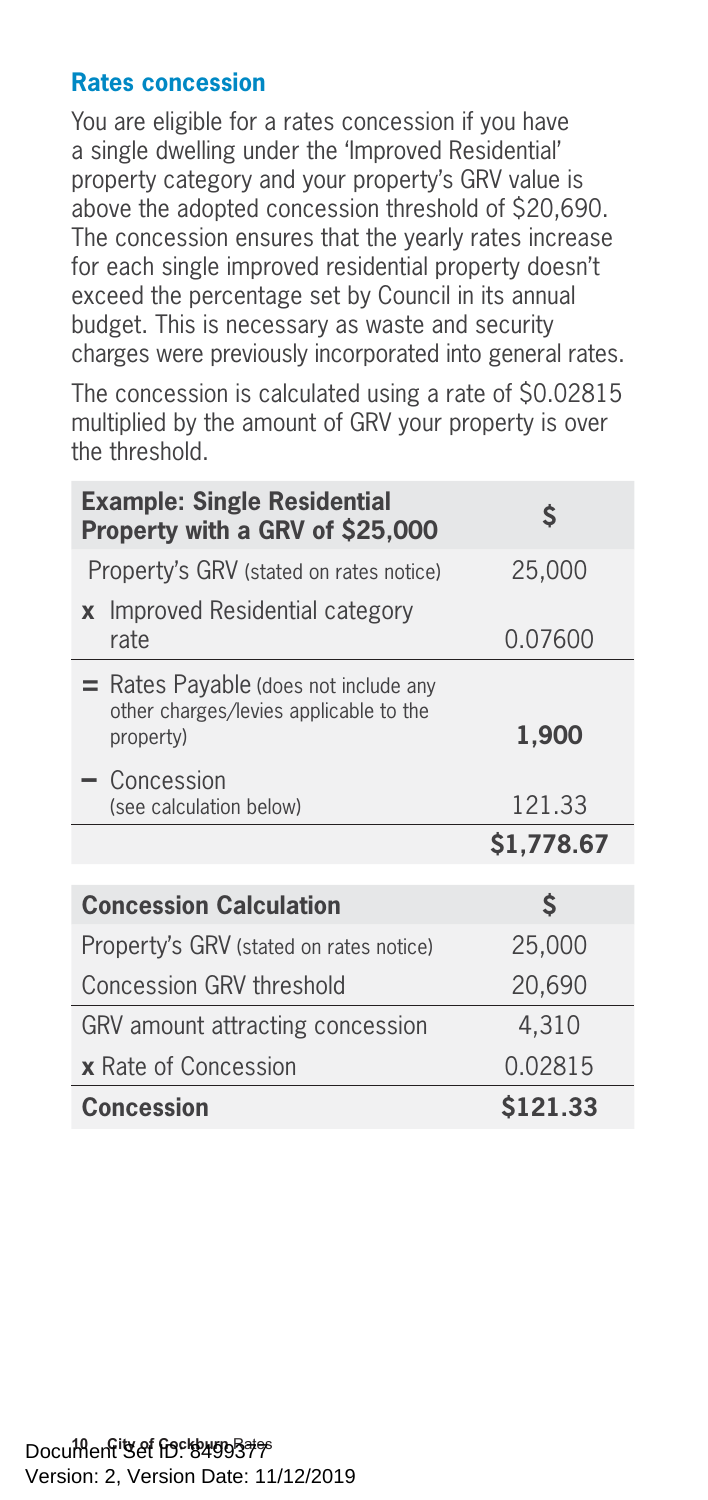# Additional charges

The following annual charges administered by the City of Cockburn are in addition to your rates and are shown on your rates notice as they apply to your specific property.

Further details regarding applicable fees and charges can be found in the City's Annual Budget 2019-20.

| <b>Rubbish &amp; Recycling</b>                                       | \$/Year |
|----------------------------------------------------------------------|---------|
| Rubbish Service 240L<br>- Non-Residential Improved Property only     | 458     |
| 2 <sup>nd</sup> Rubbish Service                                      | 330     |
| 2 <sup>nd</sup> Recycle Service                                      | 70      |
| Surcharge to Unmanaged Bin Store                                     | 550     |
| <b>Rubbish Service</b><br>– Rate Exempt Properties                   | 510     |
| Mobile Bin Levy 240L                                                 | 100     |
| Shared Mobile Bin Levy 240L<br>(Strata/Grouped Housing Developments) | 33      |
| <b>Other</b>                                                         |         |
| Surcharge to Unit within a Complex                                   | 930     |
| Pool Inspection - Annual Levy                                        | 42.95   |
|                                                                      |         |

#### **Emergency Services Levy (ESL) – State Government charge**

The Emergency Services Levy is a compulsory charge for all property owners and is issued by the State Government. For more information contact the Department of Fire and Emergency Services (DFES) at [dfes.wa.gov.au](http://www.dfes.wa.gov.au)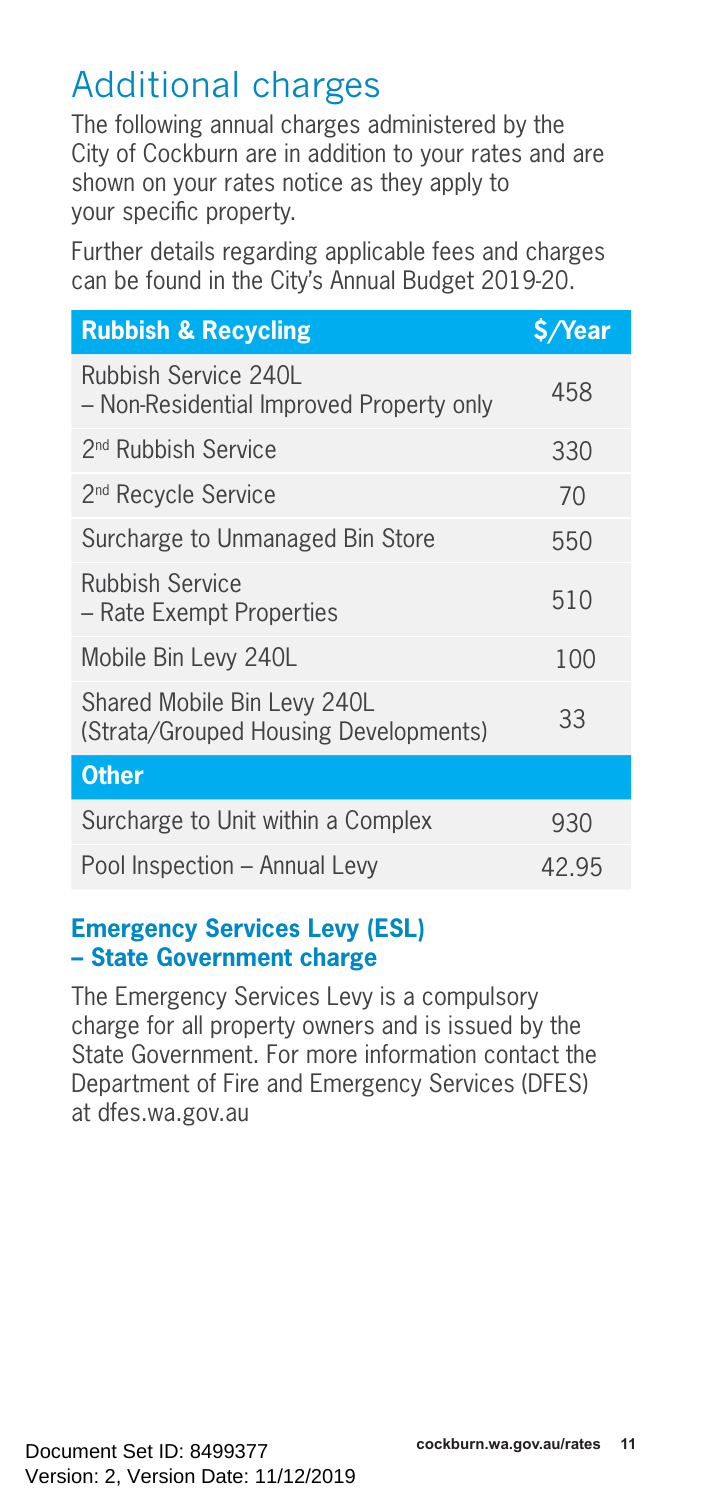# Trailer passes

Six trailer passes are available for ratepayers of developed residential properties. The trailer pass vouchers are found on the annual rates notice which is barcoded for electronic scanning. Please keep your rates notice containing the passes and barcode in a safe place so you do not lose them.

Due to safety concerns, vehicles with pets will NOT be permitted to the Henderson Waste Recovery Park. EFTPOS facilities are available.

#### Am I eligible for a rebate or deferment?

To be eligible for a rebate or deferment as detailed in the Rebates and Deferments Act 1992, an applicant must:

- Be the owner, AND
- Reside at the property as of 1 July.

#### **What rebates and deferments are available?**

#### **Pensioners\*\***

To be classified as a pensioner you must meet the following requirements:

- Receive the pension AND hold a Pensioner Concession Card OR State Concession Card, OR
- Hold a Seniors Card issued by the Office of Seniors Interests AND a Commonwealth Seniors Health Card.

For pensioners who meet the eligibility criteria above, the following rebates and deferments are available:

- Rebate 50 per cent off the current year's rates and ESL charge
- Limited to a maximum amount as set by the Office of State Revenue. The rebate will be limited to a cap of \$750 for the 2019-20 rating year
- Deferment of current year's rates and ESL charge. Part pensioners are not entitled to a deferment.

#### **Seniors**

To be classified as a senior you must meet the following requirement:

• Hold a Seniors Card issued by the Office of Seniors Interests.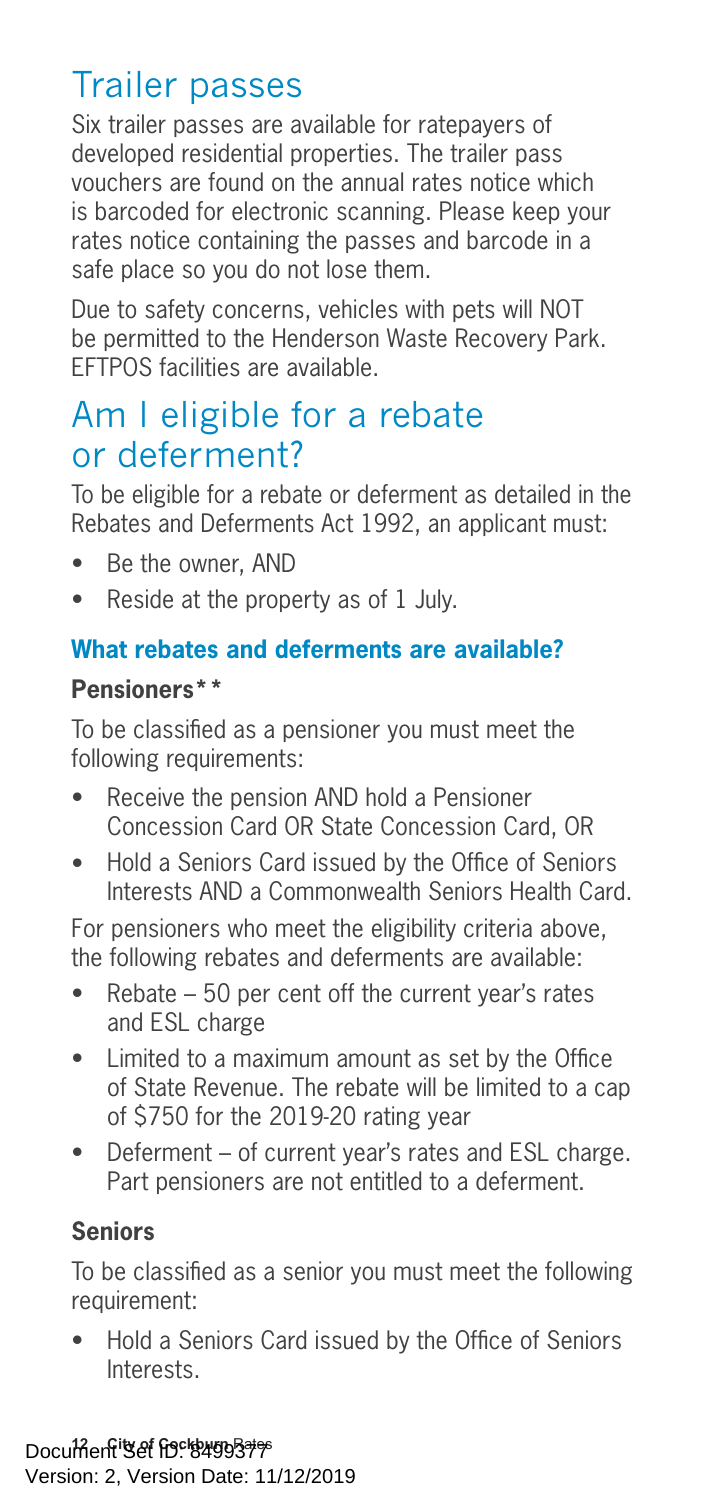Holders of BOTH a Seniors Card (issued by the Office of Seniors Interests) and a Commonwealth Seniors Health Card are entitled to the same concessions as a pensioner.

Those who hold ONLY a Seniors Card issued by the Office of Seniors Interests and meet the eligibility criteria are entitled to the following:

- Rebate of up to 25 per cent off the current year's rates and ESL charge only
- Limited to a maximum amount as set by the Office of State Revenue
- Seniors are not entitled to a deferment
- The rebate will be limited to a cap of \$100 for the 2019-20 rating year.

#### **How do I register for a rebate?**

To register for a rebate contact the Water Corporation, even if you are not a client on 1300 659 951 or visit watercorporation.com.au and follow the links to Concessions. Concessions only apply once your application has been registered.

A pro-rata rebate may be available from the date of registration for pensioners and seniors who become eligible after 1 July.

Part pensioners and part seniors may attract penalty interest on overdue amounts and proportional instalment costs.

Contact the City if you have rates arrears outstanding on your property and you meet the eligibility criteria. You may be able to enter into an arrangement that entitles you to a rebate or deferment.

#### What if my circumstances change?

If your circumstances change in relation to your ownership or occupancy of the property, or your eligibility as a senior or pensioner, you must notify the City and the Water Corporation who will amend your registration as appropriate. Failure to do so may result in the cancellation of your rebate.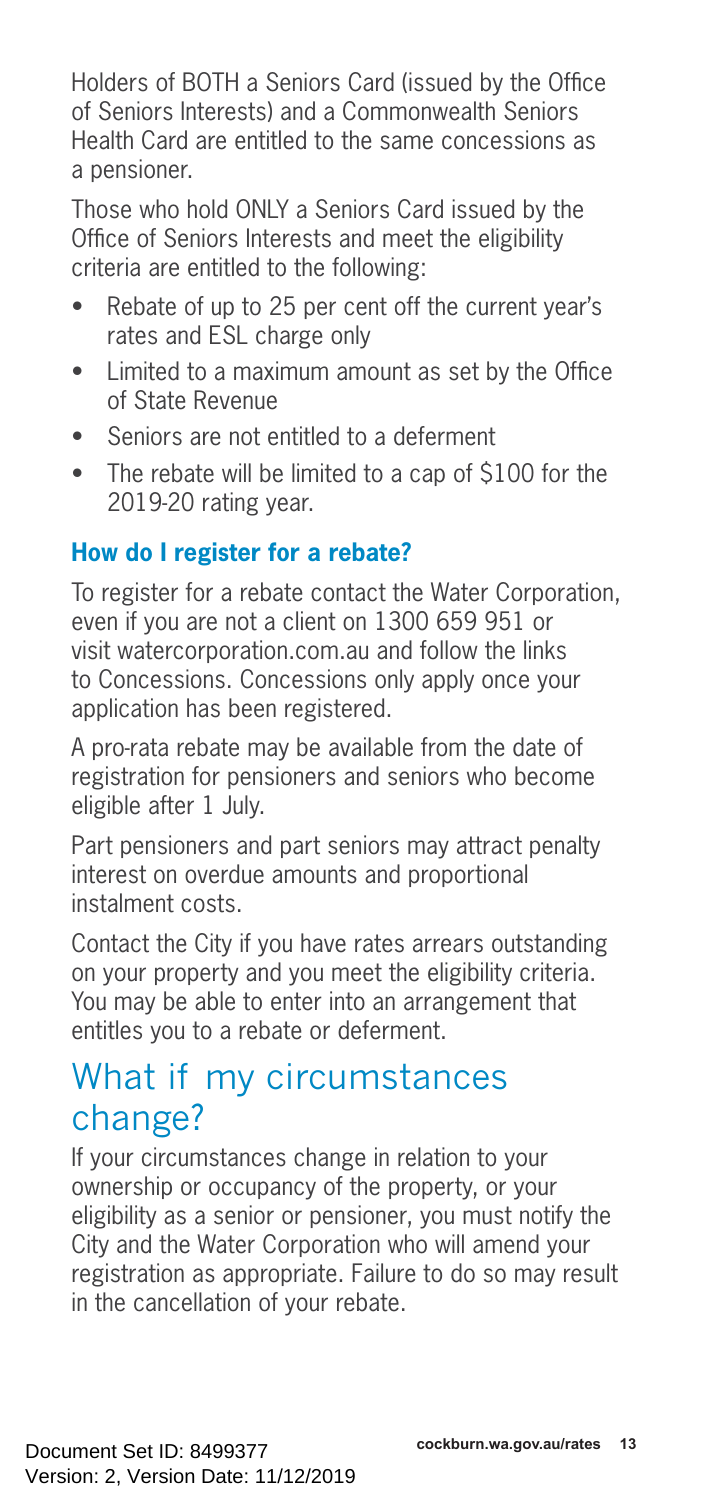#### \*\* **Note: Local Government Pensioner Rates Concession for 2019-20**

As part of the 2015-16 State Budget, the State Government announced that from the rating year commencing 1 July 2016, the 50 per cent concession allowed to eligible pensioners on local government rates would be restricted to a capped amount. Western Australia was the only State not to provide a dollar cap on Local Government rates. The pensioner rates capped amounts will be set each year, consistent with the manner in which seniors rates caps are set. The gazettal of the cap amounts usually occurs in late June, prior to the commencement of the rating year. The City does not administer the laws in regards to pensioner concessions. If you wish to lodge a complaint regarding the capping of the pensioner rebate you will need to contact your local Member of Parliament.



**The Seniors Security Subsidy Scheme assists all residents of Cockburn who have a valid Pensioner Concession or Seniors Card to improve the security of their homes.** 

- \$200 subsidy per property per financial year
- \$300 for roller shutters
- You choose the specifications and style of your item/s.

To sign up or to find out more, visit **cockburn.wa.gov.au/SecuritySubsidy**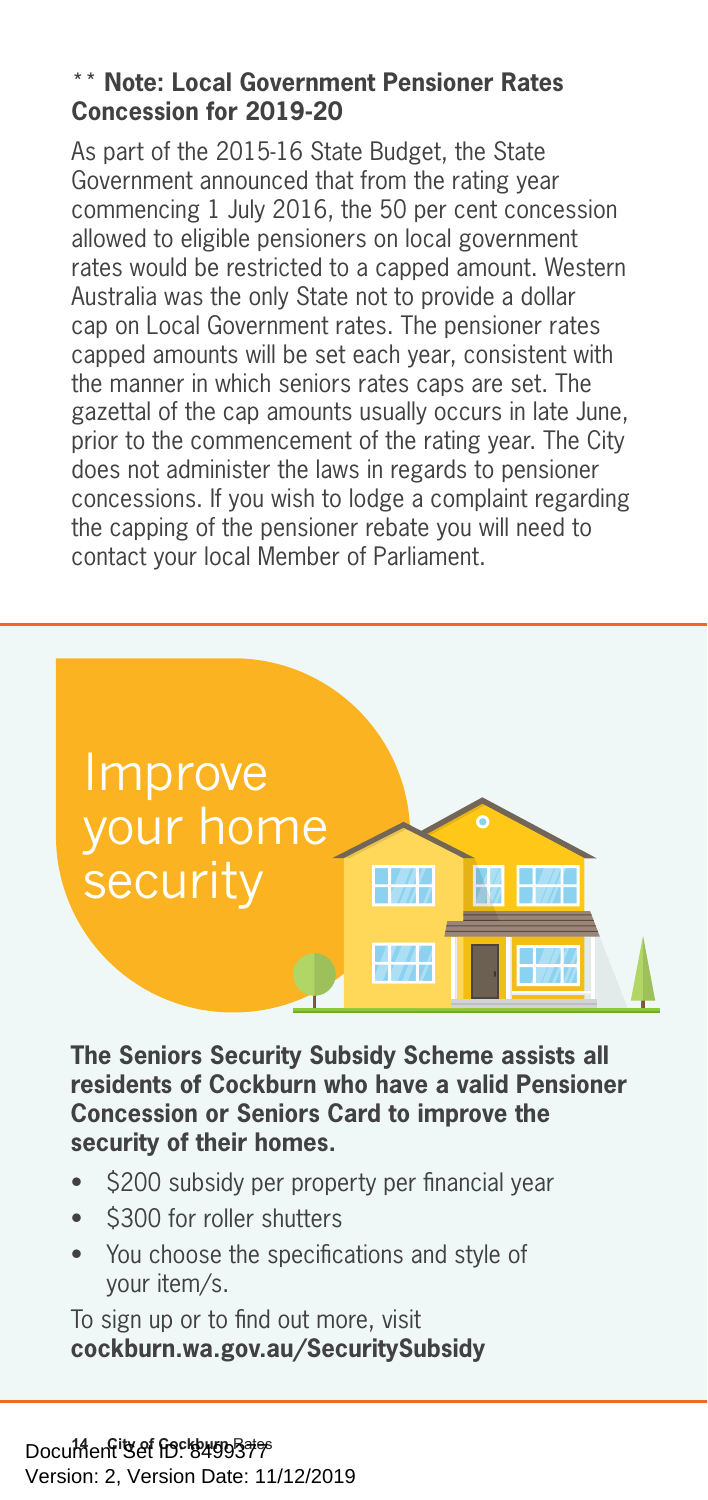# Are you a dog owner?

#### **Attend our training courses**

Look out for our upcoming dog training classes by following us on Facebook or signing up to the City's eNews at cockburn.wa.gov.au/eNews. We offer classes for puppies, dogs who need general behavioural training, and specialised training for aggressive and reactive dogs.

#### **Register and microchip your dog**

Please remember that all dogs over the age of three months must by law be registered and microchipped. This ensures that if your dog gets lost; our rangers have a better chance of finding and returning your dog. Knowing how many dogs are in the City also allows us to provide the right type of dog-related services and facilities.

Dog registrations are due by 1 November each year, and can be done online at

**cockburn.wa.gov.au/dogregistration**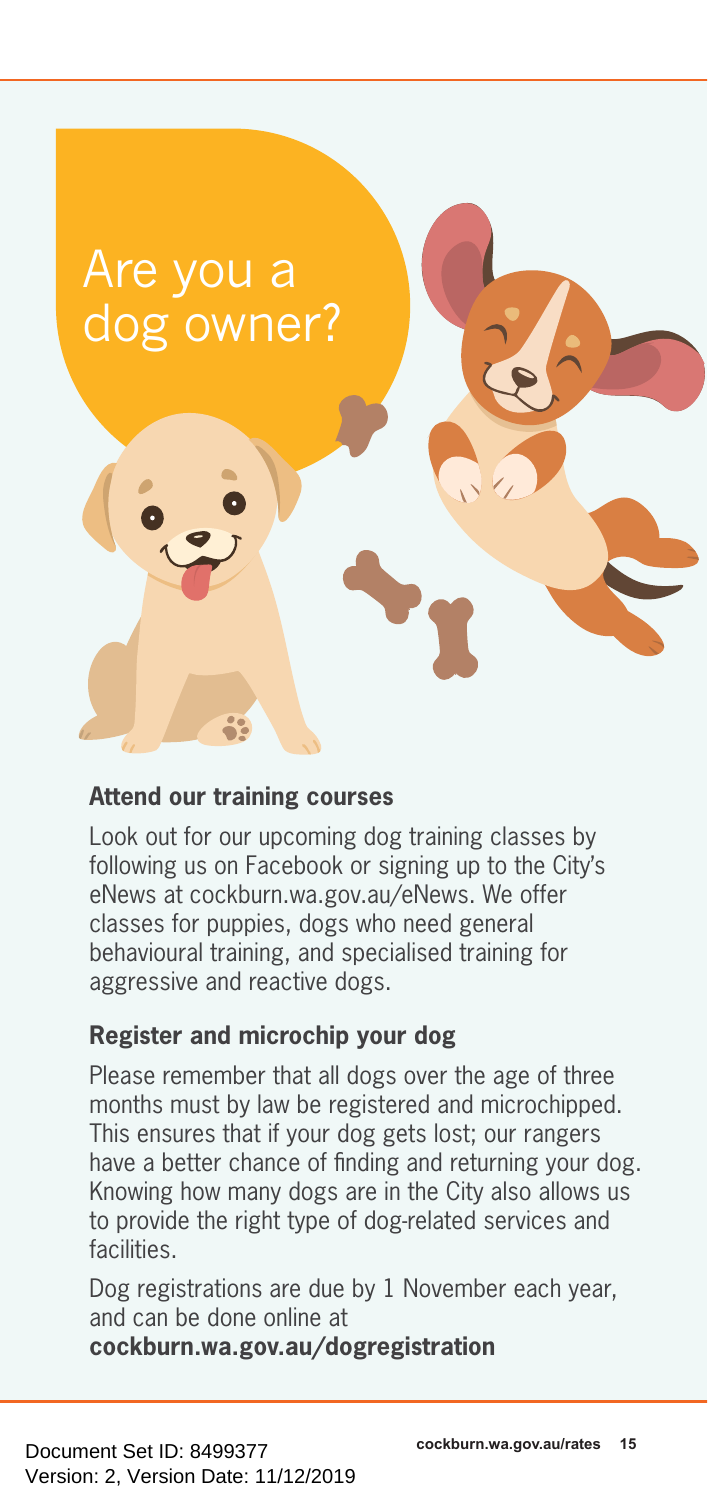# What's happening in Cockburn?

Sign up or follow us to receive updates:



• **Events and activities** to get involved in

- **Services and programs** for children, families, seniors, people with disability, those from diverse backgrounds and businesses
	- **Projects** undertaken by the City and how they will affect you
- **Things you need to know** as a resident, ratepayer or business
- **@c[ityofcockburn](https://www.facebook.com/CityOfCockburn/)**
- **@[cityofcockburn](https://twitter.com/cityofcockburn)**
- **@[cityofcockburn](https://twitter.com/cityofcockburn)**
	- **/[cityofcockburn](https://twitter.com/cityofcockburn)**

**eNewsletter** cockburn.wa.gov.au/newsletter

**cockburn.wa.gov.au**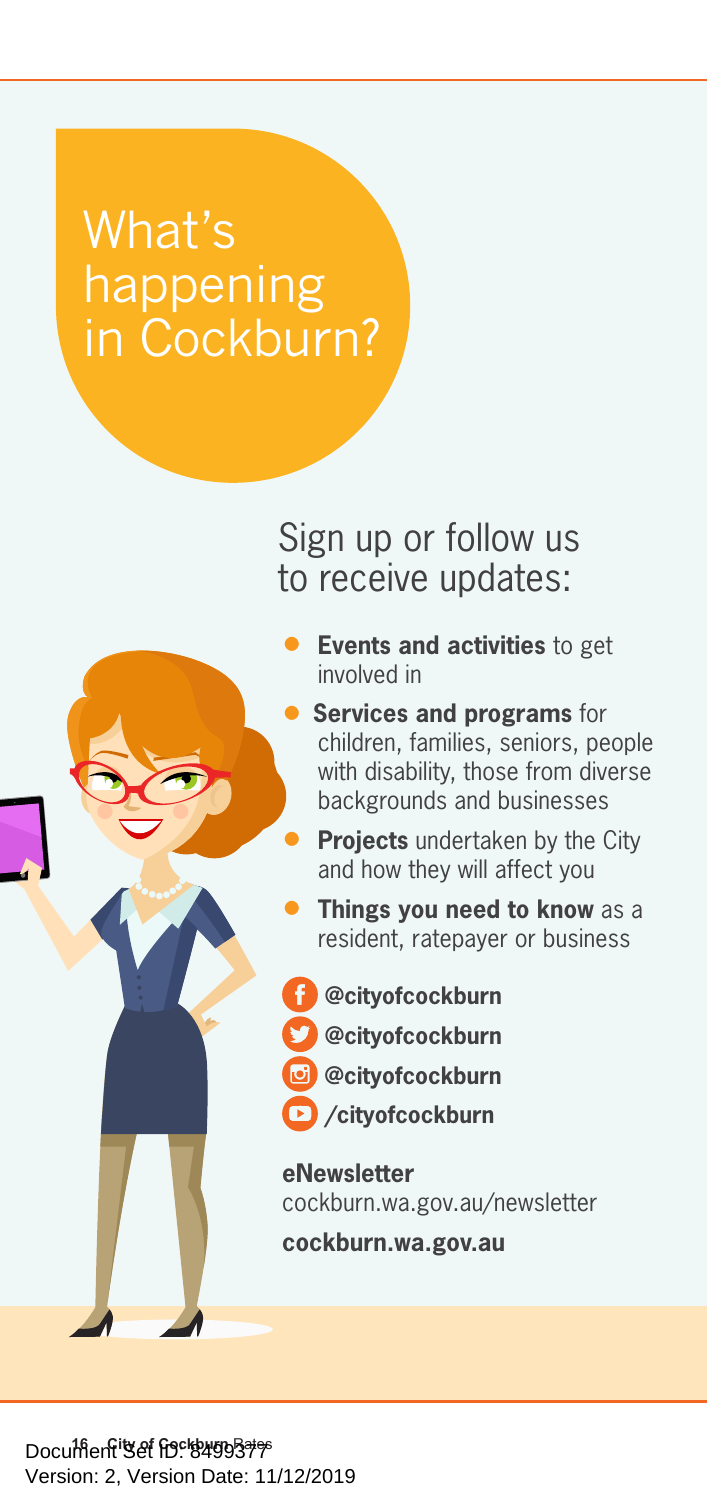# **City of Cockburn** Objects & Reasons

**for 2019-20 Differential Rates**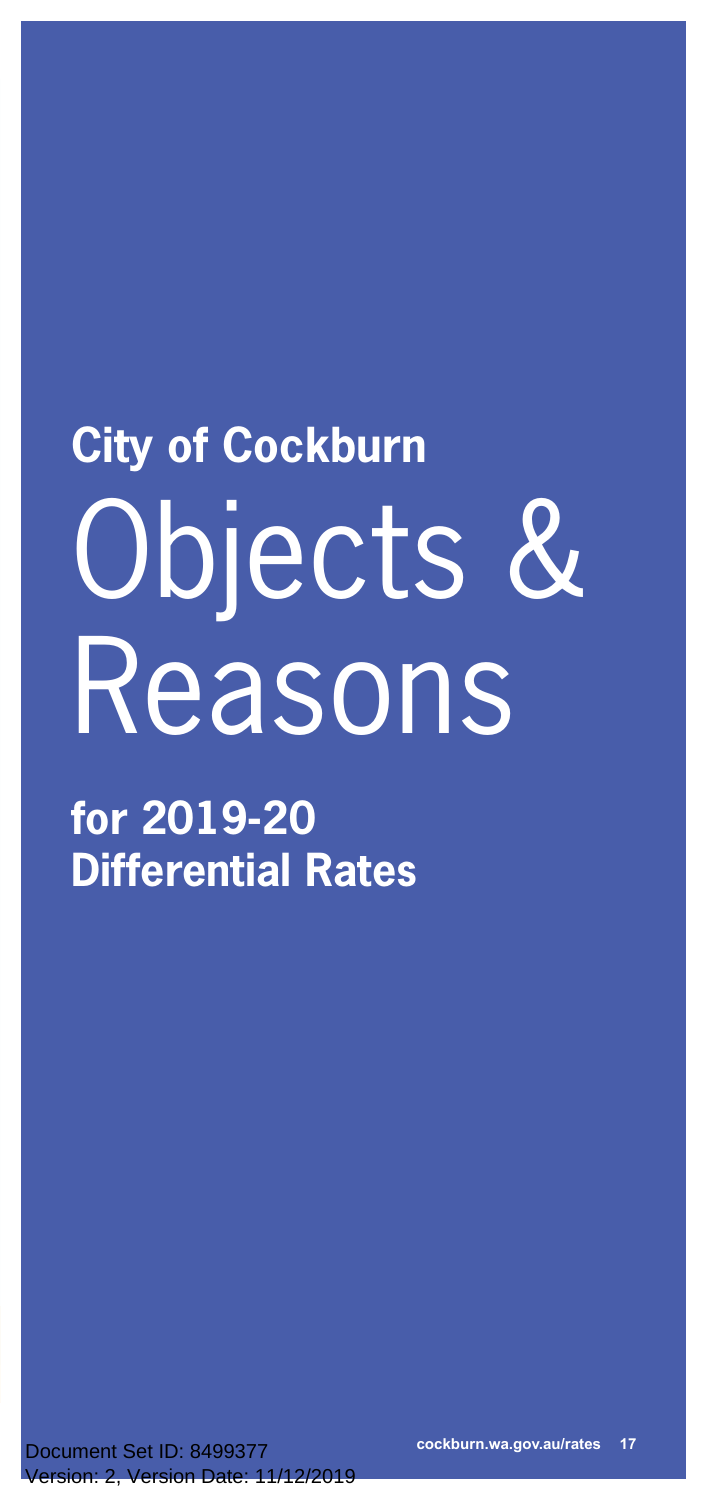The overall objective of the general rates in the 2019-20 budget is to provide for the net municipal funding required for the Council's \$107.68M operational and capital program. This is based on an overall increase of 1.9 per cent in the rates for all improved and vacant property, rated under the Gross Rental Value (GRV) method (apart from two caravan parks) or under the Unimproved Value (UV) method. Overall, Council will receive an additional 1.9 per cent of rates income as a result of the increase mentioned above. The rates concession applicable for all properties above a GRV of \$20,690 remains in place for 2019-20.

For non-minimum rated single residential improved properties, the impact of such an increase for an average residential improved property will be \$29 per annum or \$0.56 per week (after concession). For those on the minimum payment, the impact of the increase will be \$25 per annum or \$0.48 per week.

|            |                                               | <b>Budget</b><br>2019-20<br><b>SM</b> |
|------------|-----------------------------------------------|---------------------------------------|
|            | <b>Operating Revenue</b>                      | 49.39                                 |
| (Less)     | Operating expenditure                         | (151.31)                              |
| (Less)     | Capital expenditure                           | (43.3)                                |
| Plus       | Capital grants & contributions                | 12.29                                 |
| Plus       | Proceeds from asset sales                     | 0.92                                  |
| (Less)     | Net financial reserve transfers               | (9.95)                                |
| (Less)     | Net loans                                     | (2.5)                                 |
| Plus       | Cash adjustment for depreciation/amortisation | 34.85                                 |
| Plus       | Surplus brought forward estimate              | $\mathcal{P}$                         |
| (Less)     | Surplus carried forward                       | (0.07)                                |
| from Rates | <b>Rate Setting Statement Deficit funded</b>  | S107.68M                              |

The table below demonstrates the reasons: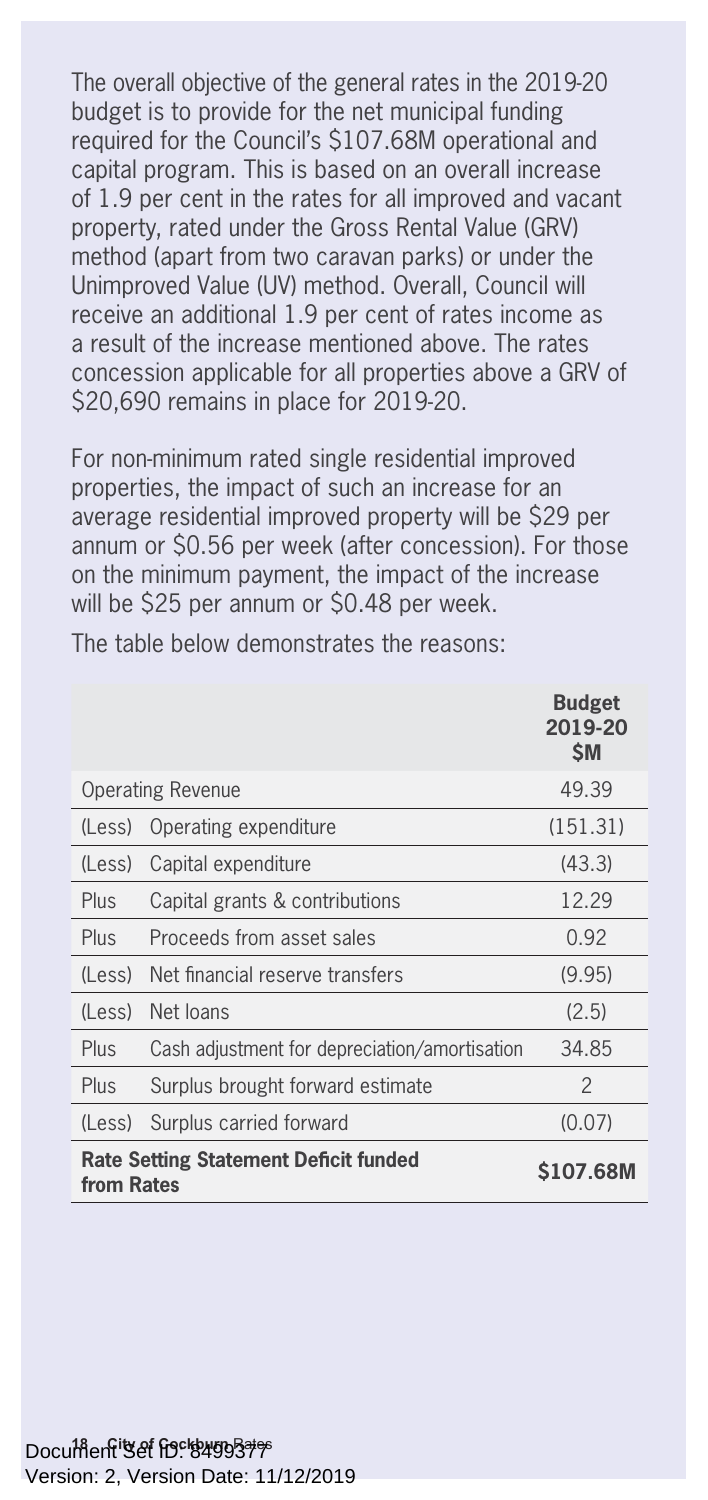All GRV and UV property valuations are provided by the independent State Government authority, the Valuer General of WA (GRV every three years and UV every year). GRV valuations are the same as last year, with the next revaluation due for the 2020-21 rating year. The City pays a fee for this service but has no role in determining the valuation for any property nor the ability to appeal a valuation provided by the Valuer General.

#### **Differential General Rating**

The purpose of imposing a differential general rate between improved and vacant properties in the residential, commercial and industrial areas (all rated on GRV valuations) is to obtain fair income from unimproved land within the municipal district. Utilisation of GRV values for vacant land means that the revenue generated is less than what would be applicable under the UV system.

Council believes that the commercial and industrial sectors generate high traffic volumes with heavier loads and therefore should contribute at a higher level than residential for road construction, maintenance and refurbishment including road drainage systems.

The rural/urban farmland areas are rated based on the UV valuations issued by the Valuer General of WA every year.

#### **Differential Rate Categories**

#### **Residential Improved (GRV)**

This differential rate category imposes a differential general rate on land valued on a GRV basis, which is zoned under the Town Planning Scheme No.3 for the purpose of:

• Any land zoned, held or used for residential purposes and having improvements erected on it.

The object of this rate is to apply a base differential general rate to land zoned and used for residential purposes and to act as the City's benchmark differential rate by which all other GRV rated properties are assessed.

The reason for this rate is to ensure that all ratepayers make a reasonable contribution towards the ongoing maintenance and provision of works, services and facilities throughout the City of Cockburn. It is also lower than the vacant land differential rate as the City is encouraging landowners to develop land rather than land banking.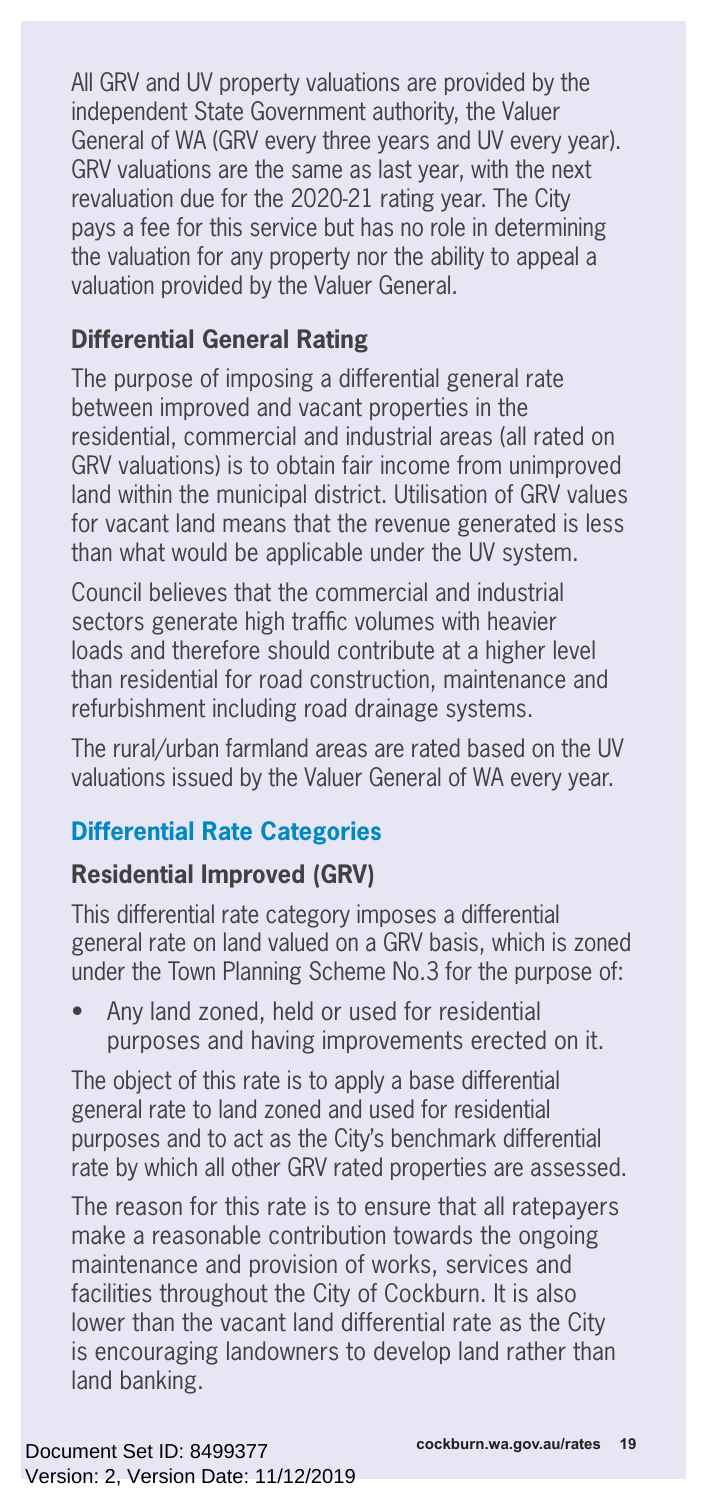#### **Vacant Land (GRV)**

This differential rate category imposes a differential general rate on land valued on a GRV basis, and zoned under the Town Planning Scheme No.3 for the purpose of:

• Any land zoned or held for residential, commercial or industrial purposes and being vacant land.

The object of this rate is to promote the development of vacant land within the City of Cockburn.

The reason for this rate is to impact vacant land with a higher differential general rate, providing a disincentive to owners to land banking and not actively developing their vacant land.

#### **Commercial & Industrial Improved (GRV)**

This differential rate category imposes a differential general rate on land valued on a GRV basis, and zoned under the Town Planning Scheme No.3 for the purpose of:

• Any land zoned, held or used for commercial or industrial purposes and having improvements erected on it.

The object of this differential rate category is to apply a differential rate to commercial and industrial properties to raise additional revenue to offset the costs associated with increased maintenance of infrastructure and higher levels of services associated with properties in this category.

The reason for this rate is to offset the higher level of costs incurred by the City in servicing properties in this category including transport infrastructure.

#### **Rural General Improved (UV)**

This differential rate category imposes a differential general rate on land valued on an unimproved value basis, and zoned under the Town Planning Scheme No.3 for the purpose of:

• Any land zoned, held or used for rural general or rural general urban farm land purposes and having relevant buildings erected on it including those being used for commercial or industrial purposes.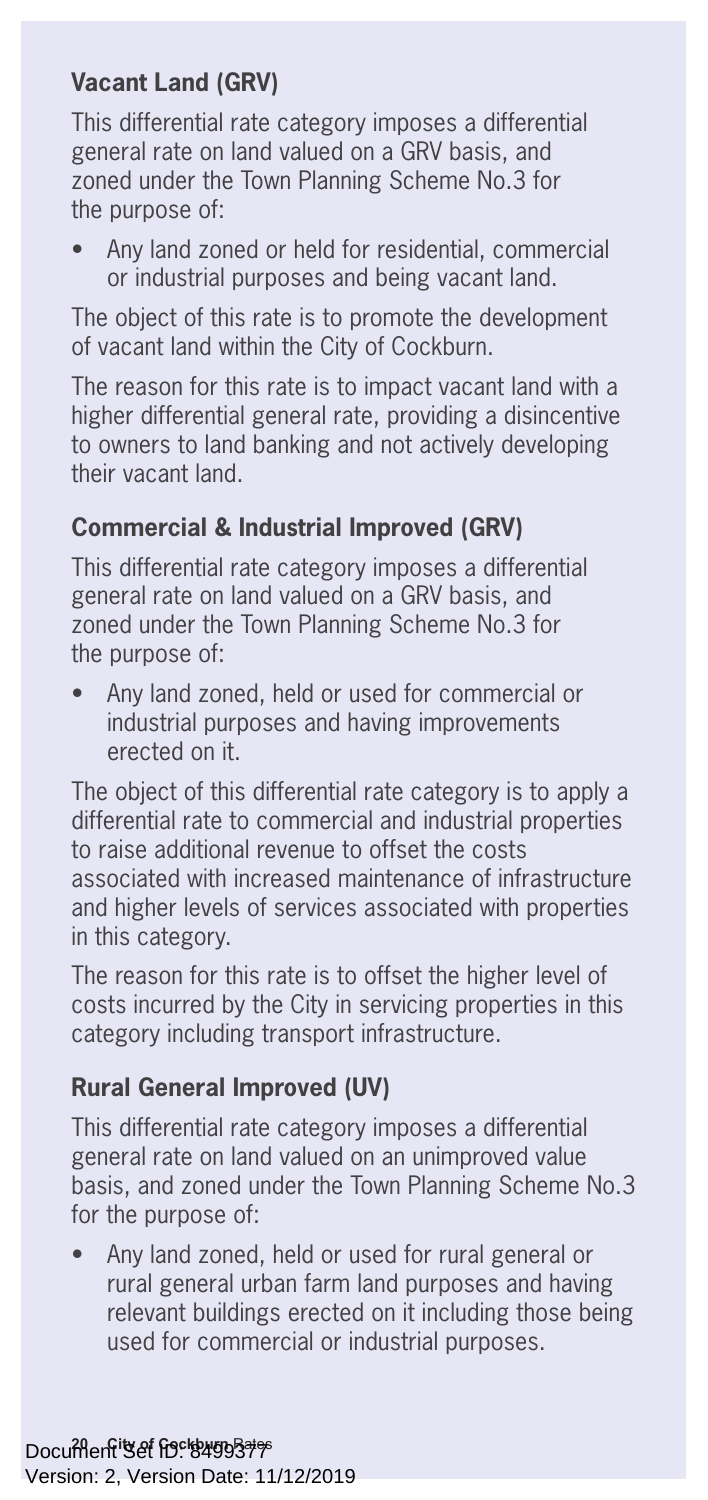The object of the rate for this category is to impose a differential rate commensurate with the rural use of the land. It acts as the City's benchmark differential UV rate and is considered to be the base rate by which all other UV rated properties are assessed.

The reason for this rate is to ensure that all ratepayers on rural land make a reasonable contribution towards the provision and maintenance of works, services and facilities throughout the City.

#### **Rural Vacant Land (UV)**

This differential rate category imposes a differential general rate on land valued on an unimproved value basis, and zoned under the Town Planning Scheme No.3 for the purpose of:

• Any land zoned, held or used for rural purposes and being vacant land.

The object of this rate is to promote the development of vacant land within the City of Cockburn.

The reason for this rate is to impact vacant rural land with a higher differential general rate to provide a disincentive to owners for land banking and not actively developing their vacant rural land for its intended purpose.

#### **Commercial Caravan Park (GRV)**

This differential rate category imposes a differential general rate on land valued on a gross rental value basis, and zoned under the Town Planning Scheme No.3 for the purpose of:

• Any land zoned, held or used for the purpose of a commercial caravan park and catering for permanent trailer homes and non-permanent caravans.

The object of this rate is to ensure that the City's caravan parks, which predominantly comprise of permanent trailer homes, make an equitable contribution to the City's services and facilities like any other residential land owner.

The reason for this rate is to impact land valued as caravan parks with a higher differential general rate to maintain rating equity with other small unit dwellings in the City. The aim is to achieve a rate equivalent to 80 per cent of the minimum residential improved rate over the next ten years. Pensioner rebates will be factored in so no pensioner is disadvantaged.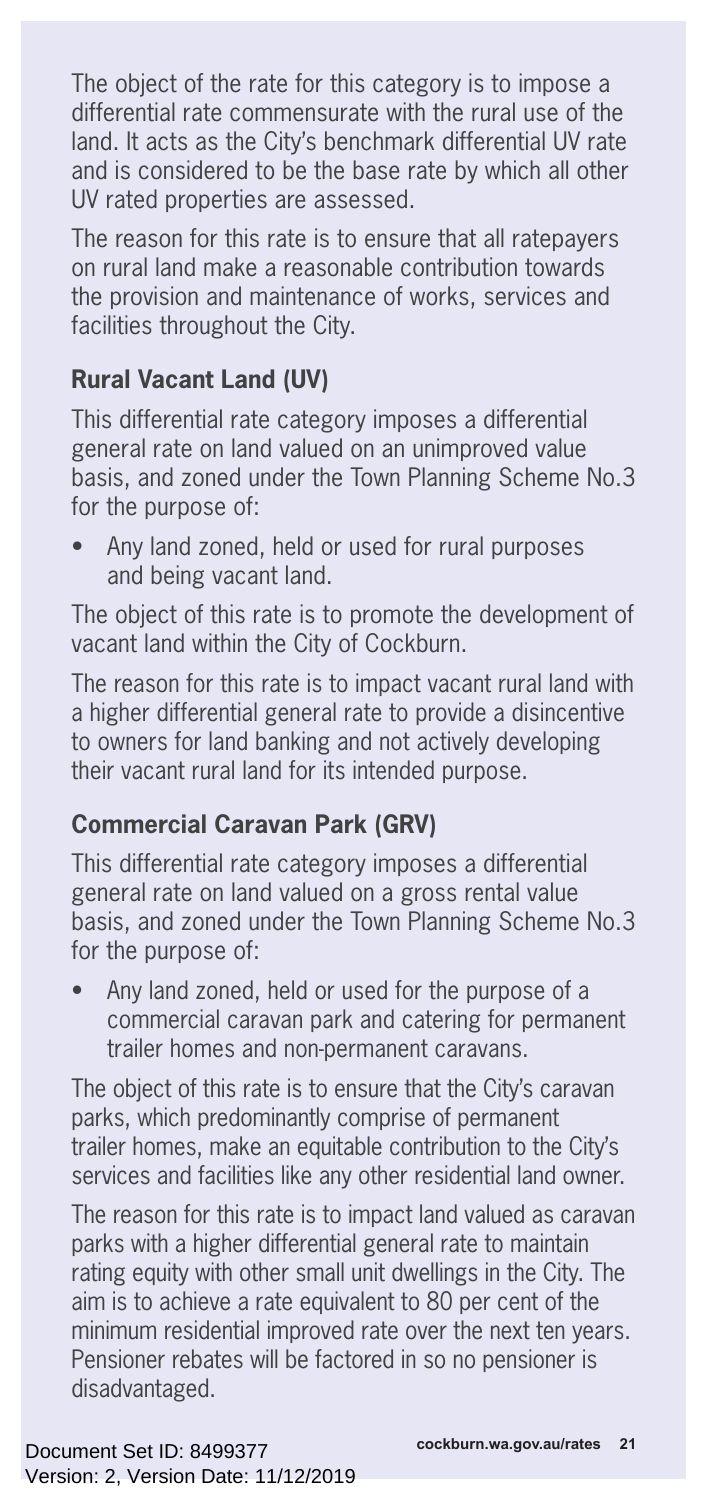# **City of Cockburn**

# Fire Control **Order (Summary)**

# **Effective from 10 May 2018**

*The complete City of Cockburn Fire Control Order is available in Portuguese, Italian, Croatian and Cantonese upon request.*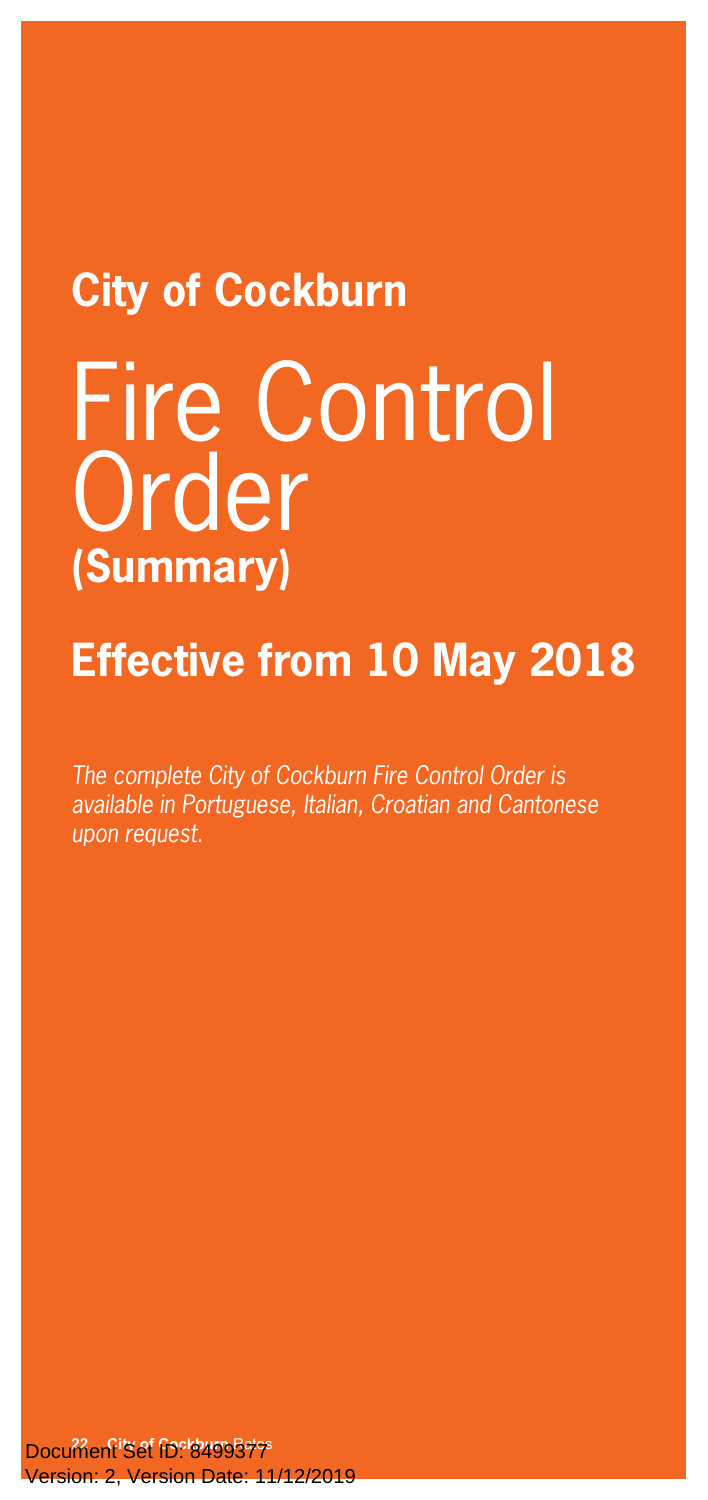As an owner or occupant of vacant or developed land in Cockburn, you are required by law to comply with the following.

#### **Properties LESS than 4,047m2**

- Have all flammable materials such as dry grass and weeds slashed, mown or trimmed down by other means to a maximum height of 50mm across the entire property for the duration of the firebreak time
- Remove all dead vegetation.

#### **Properties LARGER than 4,047m2**

- Construct a firebreak (as defined within Section 3 of the Fire Control Order) immediately inside all external property boundaries, this includes those adjacent to roads, drains, rail reserves and any public open space reserves
- Remove all dead vegetation surrounding and over all habitable structures to a radius of three metres except living trees, shrubs, maintained grass and gardens under cultivation.

To find out more about fire prevention and to read the City's complete Fire Control Order, visit **cockburn.wa.gov.au/FireControlOrder**